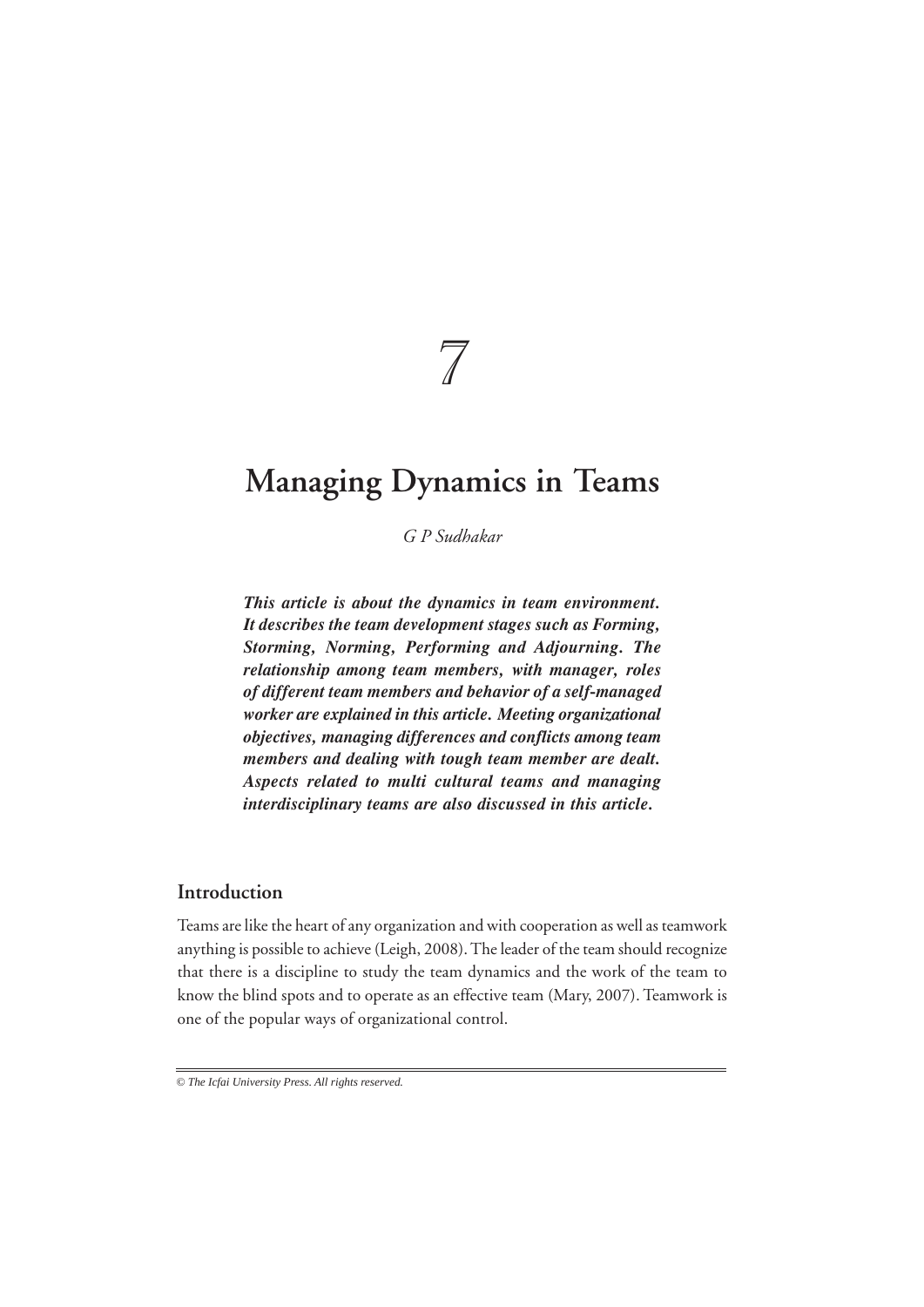Anytime, there are three or more than three people interacting, there are group dynamics (Ann-Marie *et al*., 2003). Hence, there is a need to study the team dynamics. How individuals behave in teams, how do they maintain relationships with their fellow team members, with their manager, how conflicts arise among team members and how to deal with tough team member, etc. are discussed in this article. The different team development stages are discussed here under.

#### **Team Development Stages**

Team orientation in organizations started in 1970s and has continued since then. A lot of research is going on to find the individuals behavior in teams, teams' interaction, team dynamics, etc. Every team in an organization undergoes a specific life cycle. According to Tuckman, a team will undergo the stages of *Forming, Storming, Norming* and *Performing*. Another stage after performing is *Adjourning*.

In the *Forming* stage of team development, introduction among team members takes place. Everyone tries to behave formally with each other. There won't be any give and take relationship among team members. They will stick only to work relationship.

In the *Storming* stage of team development, the differences among team members are surfaced. The informal groups will form from the formal team. There may be chances of informal leadership struggle among the team members.

In the *Norming* stage, team norms will be formed. Everybody tries to follow those norms and guidelines. Slowly give and take relationship starts in the team. The team forms their ground rules to follow.

In the *Performing* stage, the team members know each other. They are comfortable with each other's behavior and are considerate to other team members. There will be coordination and cooperation among team members. Team productivity will be high in this stage. To reach this stage a team must spend atleast a year together.

A team reaches *Adjourning* stage after spending sometime in performing stage. Here in adjourning stage, team members have contributed their part and are ready for their release from the team. They will go back to their respective vertical, once this project is over. This is the stage before team dissolves.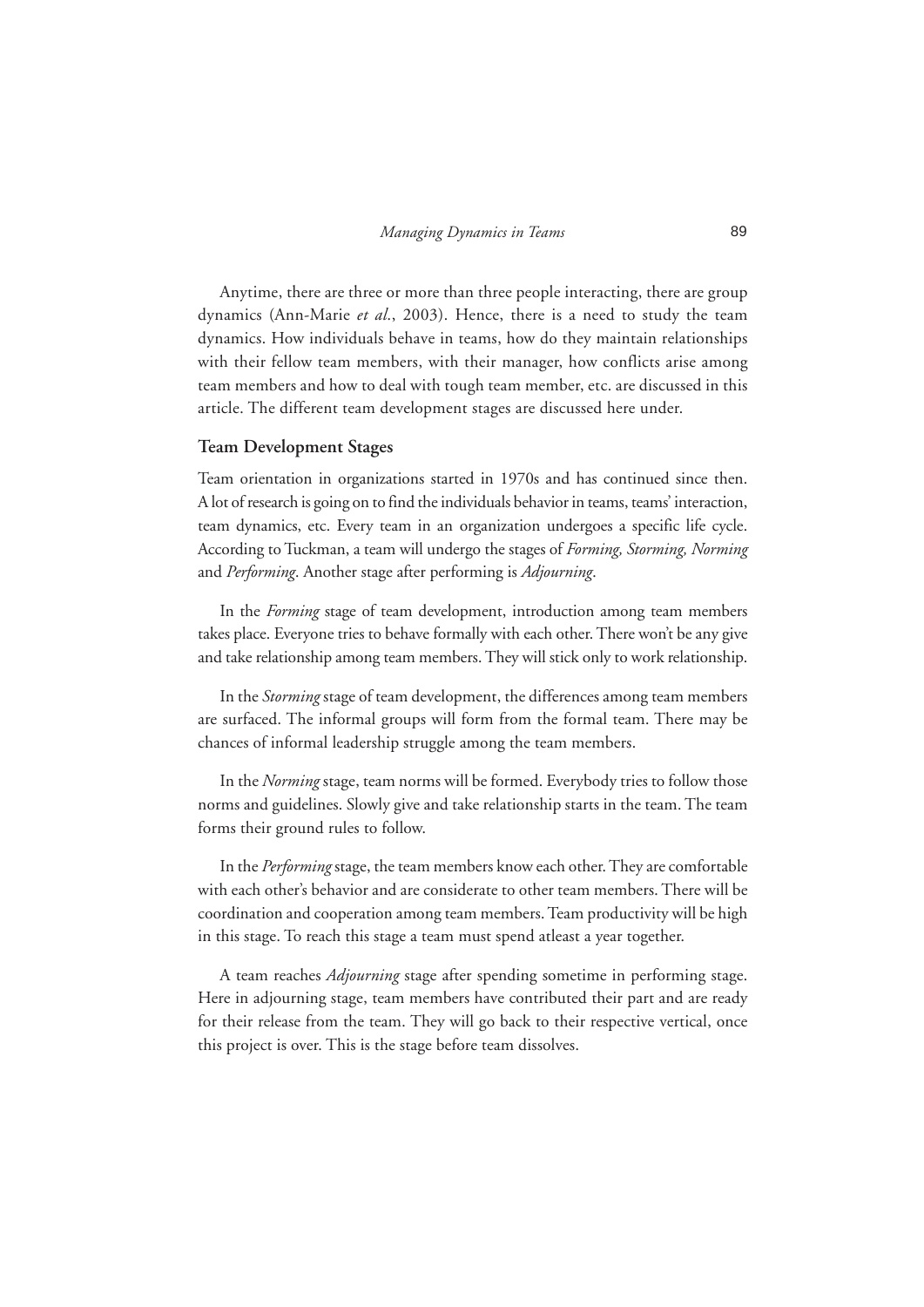The team won't follow these stages sequentially. Because whenever a new team member joins the team or leader changes for the team, the team again enters into storming stage of team development. Hence, one should be careful when adding new team members to the team or while changing the team leadership in the organization. It is the responsibility of the current members to help new team members and get oriented with team (Ann-Marie *et al.*, 2003). How does the communication takes place among team members will be discussed in the next part of the article.

#### **Managing Communications in the Team**

It is the responsibility of the team leader to manage the communications in the formal teams. He or she won't be having control over all the communication channels that exists in the team. However they can control the information, which flows among the team members.

The communication process includes sender, receiver, medium of communication, channel of communication and the noise. In modern day organizations, where virtual teams exist in the organizations, the communication is taking place through e-mail, fax, teleconferences, videoconferences, and webinars, etc. Different ways of communication channels are required which based on the team members' location. Interpersonal as well as listening skills are must for teamwork (Leigh, 2008).

Written and oral communications are used among team members based on the need and the complexity of the topic to be discussed. When the discussed topic is complex, it is better to use written communication. Informal discussions can be held orally. In the similar way different forms of communication are in need to formal and informal communication, in the teams. It is better to find a common method of communicating ideas, needs and results among the team members (Michelle, 2007). An Organization, which encourages communication among team members, will have high success in teamwork (Leigh, 2008).

#### **Virtual Teams**

In virtual teams, team members are distributed geographically in different locations. They may be working in different time zones. These team members have a common goal. We can find the virtual teams very commonly in IT industry. With the onsiteoffshore model and distributed development, team members are working in different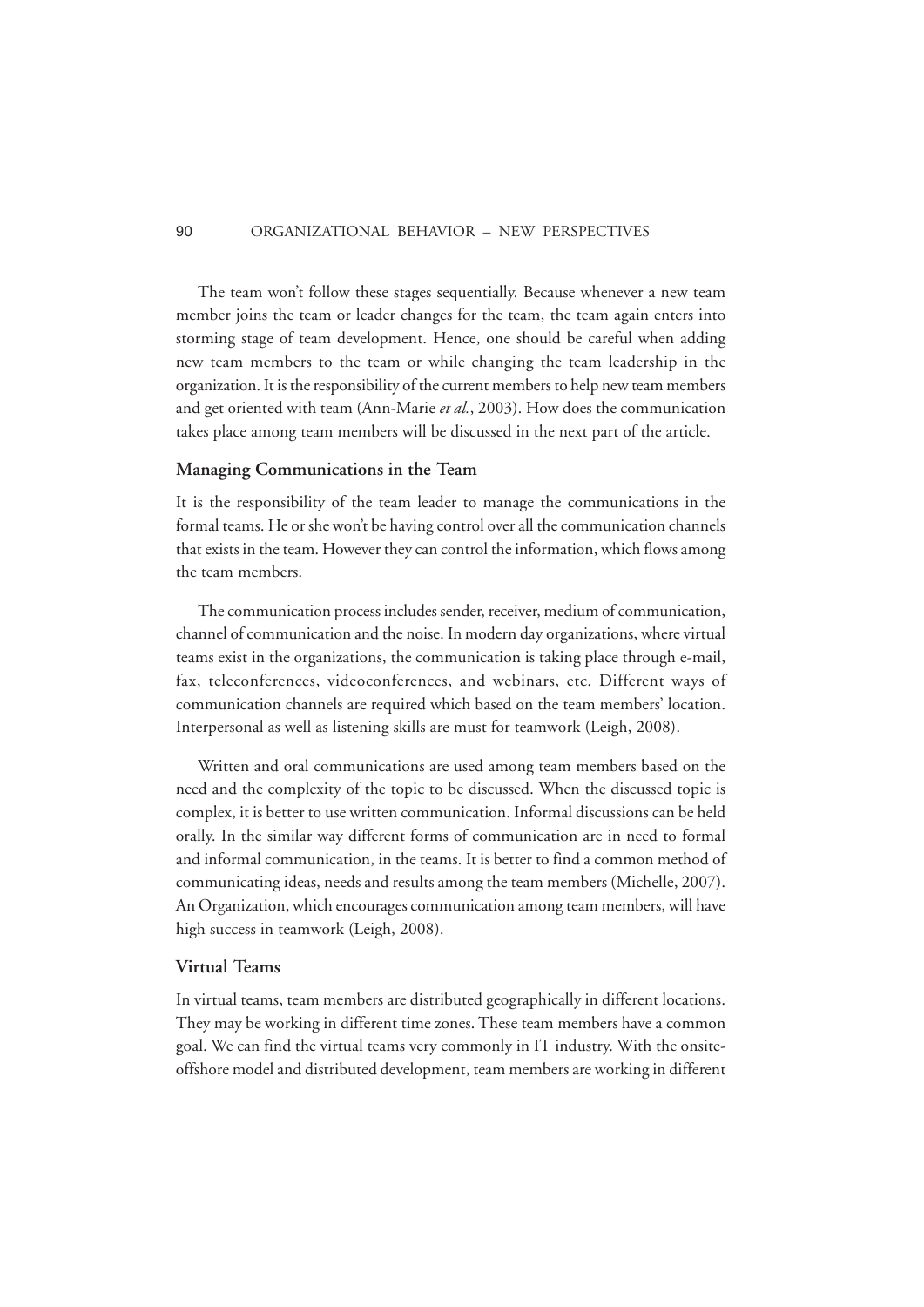countries in different time zones. They collaborate and communicate using state of the art communication technologies such as teleconferencing, video conferencing, e-mail, Internet, data and voice communication technologies.

According to Lisa (1997), managing virtual teams means dealing with communication strategies, project management techniques, human and social processes which takes care of the team. According to the definition provided by the *managementhelp.org* (2008), the virtual teams are of seven types. They are networked teams, parallel teams, project or product development teams, work or production teams, service teams, management teams, and action teams.

The advantages of virtual teams are the best practices can spread faster, easy crossfunctional and cross-country communication, collaboration across companies and industries, better intra company and inter departmental communication. For example, reduction in software product development time, because of time zones advantage in different countries is an another advantage of virtual teams.

#### **Relationship among Team Members**

Cooperation, rejection, denial, support, emotional attachment, like, dislike and attraction are some of the relationships that are possible among team members. Only team members are responsible for managing their relationships with their fellow team members. In case, any conflict arises between team members, the leader can facilitate and resolve those conflicts. There is possibility of differences of opinion among team members as well in the team.

One should be responsible and careful when dealing with opposite sex team members. Attraction in initial stages should not turn into bitter relationships between them as the team progresses. There should be professional relationship with the opposite sex people in the teams. If you observe some of the companies, they encourage marriage between the employees of the organization or team members. There are both positive and negative effects of it.

#### **Relationship with Manager**

The behavior of the individual team members in the organization is based on their relationship with their immediate supervisor. The way team members behave has lot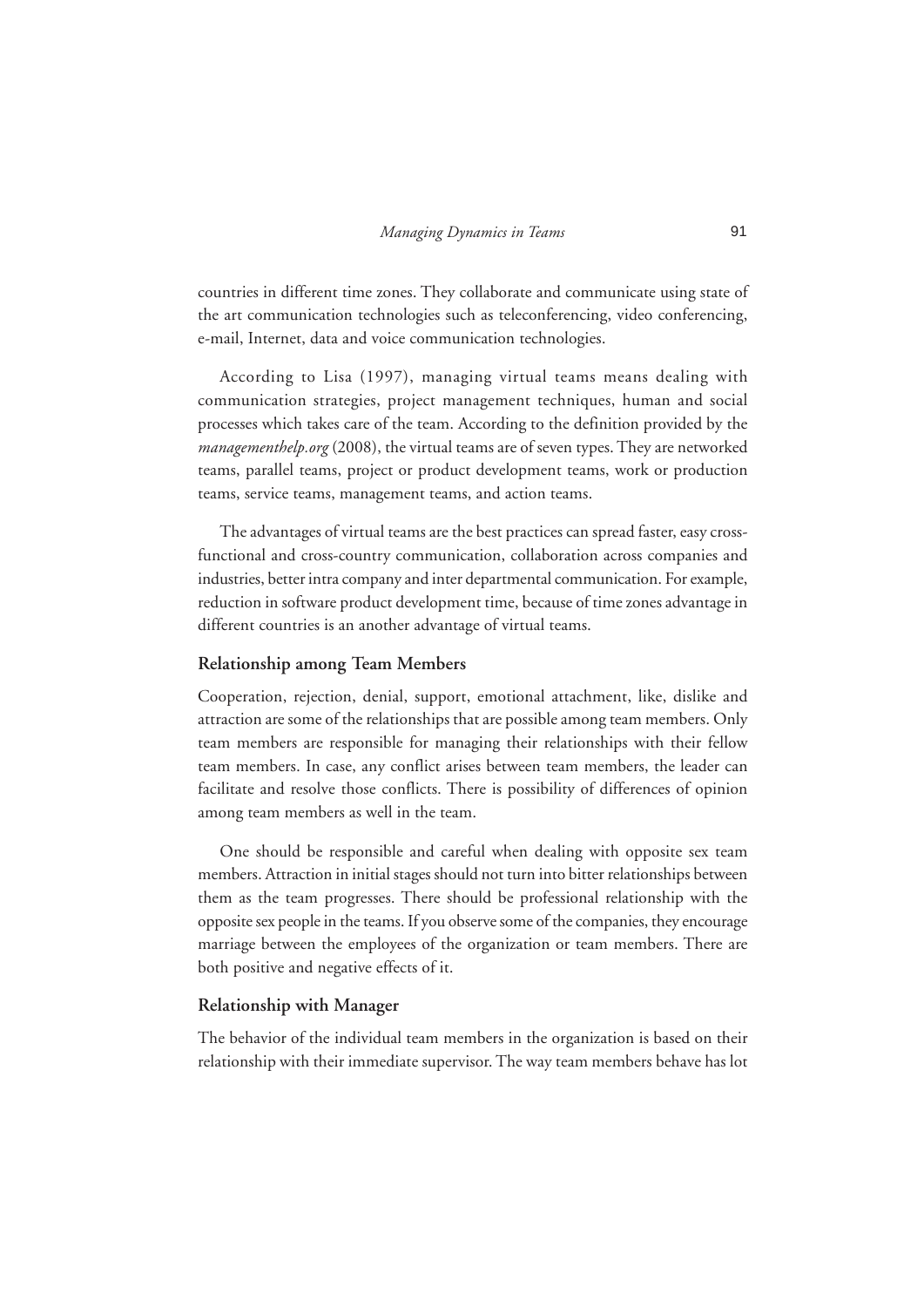of influence on their leader or manager's relationship with them. If their relationship with their manager is good and cordial, they try to participate in the team activities and organizational activities. If the team members are not having good relationship with their manager, absenteeism, rejection, disintegration, informal groups, occur in the teams. Sometimes, team members may challenge their team manager, if their relationships are strained.

#### **Working in Different Organization Structures**

There are different forms of organization structures available in the industry. They are functional, matrix and project oriented organization structures. The reporting structure varies from one organization structure to another. In case of matrix organization structure, the team members report to two bosses, one is functional manager and another is project manager. Again matrix organization structures are of three types. They are weak matrix, balanced matrix and strong matrix organization structure.

Team members' interaction varies from one organization structure to another. In functional organization structure, the communication can be vertical and horizontal. In matrix kind of organization structure even diagonal communication is possible in the organization.

# **Team Members Roles in Teams**

Every team member will have a designation in the organization and role in the team. Here the designation is different and role is different. According to Belbin, the nine roles which the team members play are Shaper, Team Worker, Resource Investigator, Monitor Evaluator, Plant, Completer-Finisher, Implementer, Coordinator and Specialist (Fiona, 2005).

When it is observed the teams, in the organization, one will be working as supporter, one may be executor, one may be specialist at certain skills, one may be learner, etc. These people play different roles at different times. One won't be playing one role permanently. However, based on the situation, they change their roles.

# **Meeting Organizational Objectives**

The purpose of formal teams in organizations is to meet the organizations' objectives. Every team will have an objective to achieve and the team members work together to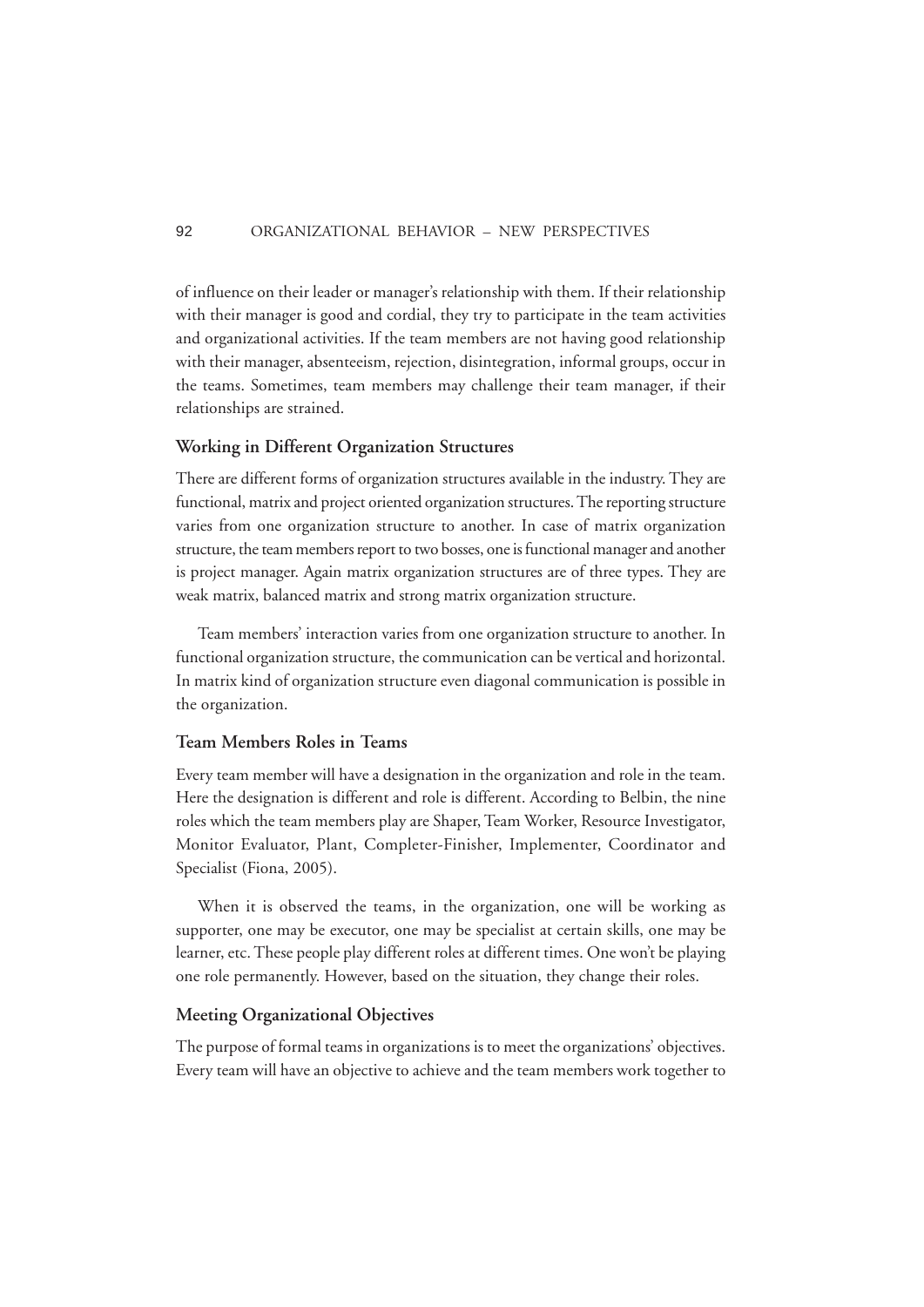reach a common goal. There will be some team members whose objectives do not meet the organizational or team objectives.

If the team member is having objectives other than the team's objectives, it is better to keep him in the team whose objectives align with his personal objectives. If this is not possible, then it is better to advise him to find an organization, whose objectives are similar to his objectives.

#### **Self-Managed Worker and Team**

Usually knowledge workers are self managed workers. Managing knowledge workers is easier than managing non-knowledge workers. Because knowledge worker is self managed worker. He can plan, as well as organize his work and coordinate with other workers.

The manager plays an important role in managing self-managed workers as well. The motivating, directing and controlling the behaviors of team members are still remain with the team manager. Hence, the manager plays a significant role in managing workers. In case of managing knowledge workers, the manager needs to have the domain specific knowledge as well to understand the team dynamics. Ramachander (2006) expressed that the breed that will make the difference in service economy is the knowledge worker.

#### **Managing Differences and Conflicts in Team**

The manager is responsible for managing differences and conflicts in the team. In a team environment, there is possibility for differences and conflicts among team members. The manager has to respect the team members' differences. He or She should facilitate to remove the differences among team members. This is going to help to improve team productivity.

 In a team environment, conflicts can exist among team members. There are several reasons for conflicts among team members. The reasons include schedules, priorities, costs, technical issues, resources, administrative issues, personality differences and benefits provided by the organization, etc.

When the conflicts arise, the manager has to resolve the conflicts by using techniques such as confrontation, smoothing, avoiding, compromise and forcing.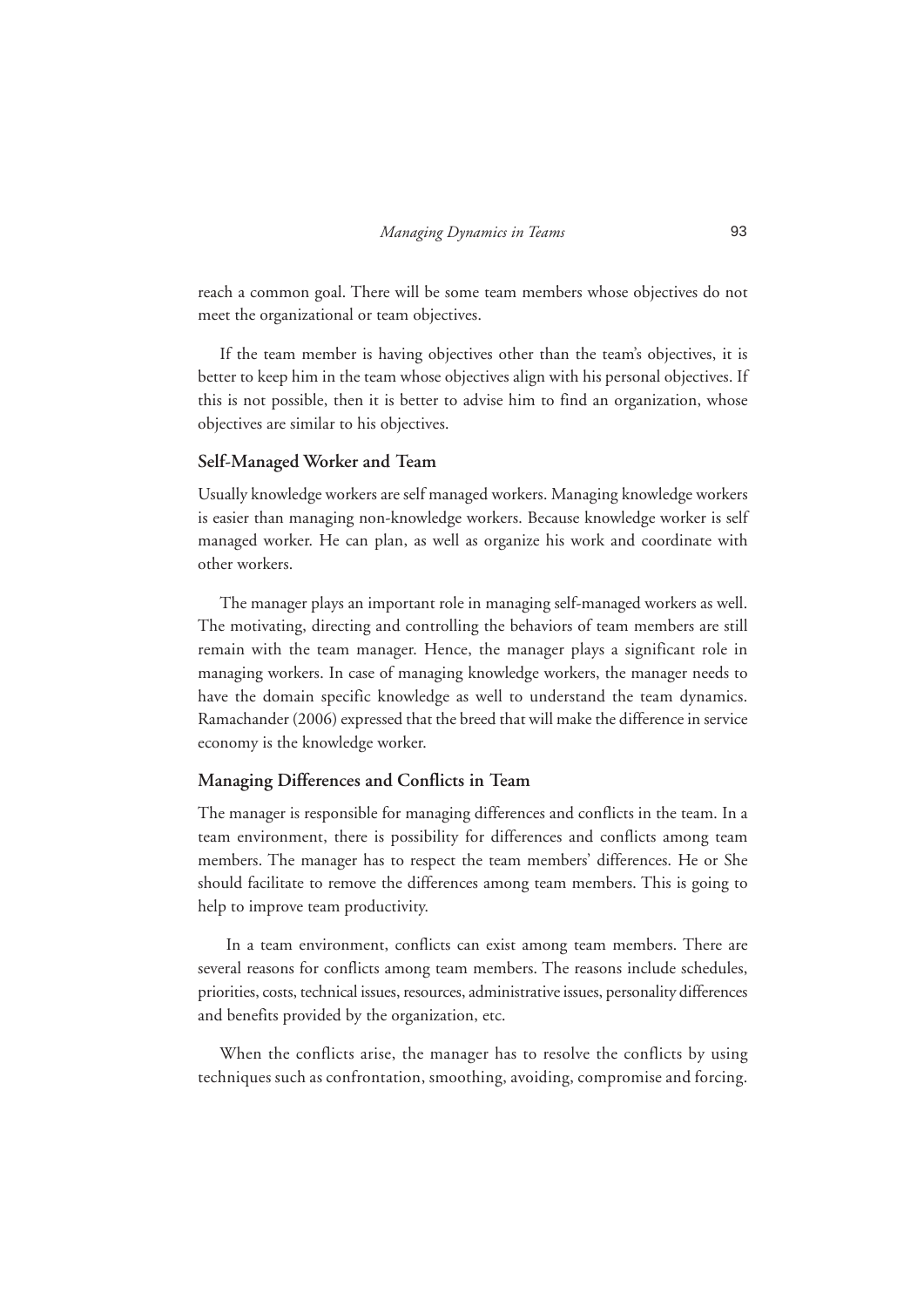The confrontation technique can create win-win situation for the parties, who are in conflict. The confrontation with the help of facts and figures in hand creates win-win situation. The forcing technique creates win-loose situation. Particularly the team managers, in the current organizations, should have the conflict resolution skills.

#### **Leadership in Teams**

Generally, every formal team, in the organization, will have a team leader or manager assigned by the organization. However, in teams there is possibility of the formation of informal groups and informal leaders in the team. The more the size of the formal team, the more these groups will form. Usually, the informal leaders in the organization will have the power gained through influencing skills.

The formal leader in the organization will have powers such as legitimate, reward, penalty, expert and referral.

# **Managing Multi Cultural Teams**

The cultural background of the team members can also be the reason for differences or conflicts in the team environment. Because in industries like IT and Pharmaceutical industries, diversified cultural background people will be working together in teams. The manager should be in a position to welcome other culture people into the team. When developing team members, the organization should take into consideration of diversity and work habits of them (Leigh, 2008).

Some organizations believe that the diversity improves the productivity. The problem solving and decision-making process in the teams also have the cultural influence. Diverse teams will also bring a diversity of understanding and expectations about processes and team work in organizations (Chad, 2006). According to Chad (2006), the objective in multicultural teams is to create an environment in which there is recognition for all team members. In multi cultural teams, one of the strategies is to look at the problems as cultural differences rather than personality problems (Kathleen, 2006).

Most successful managers and leaders when dealing with problems in multicultural teams follow four strategies. They are adaptation, structural intervention, managerial intervention and exit (Jeanne *et al*., 2006).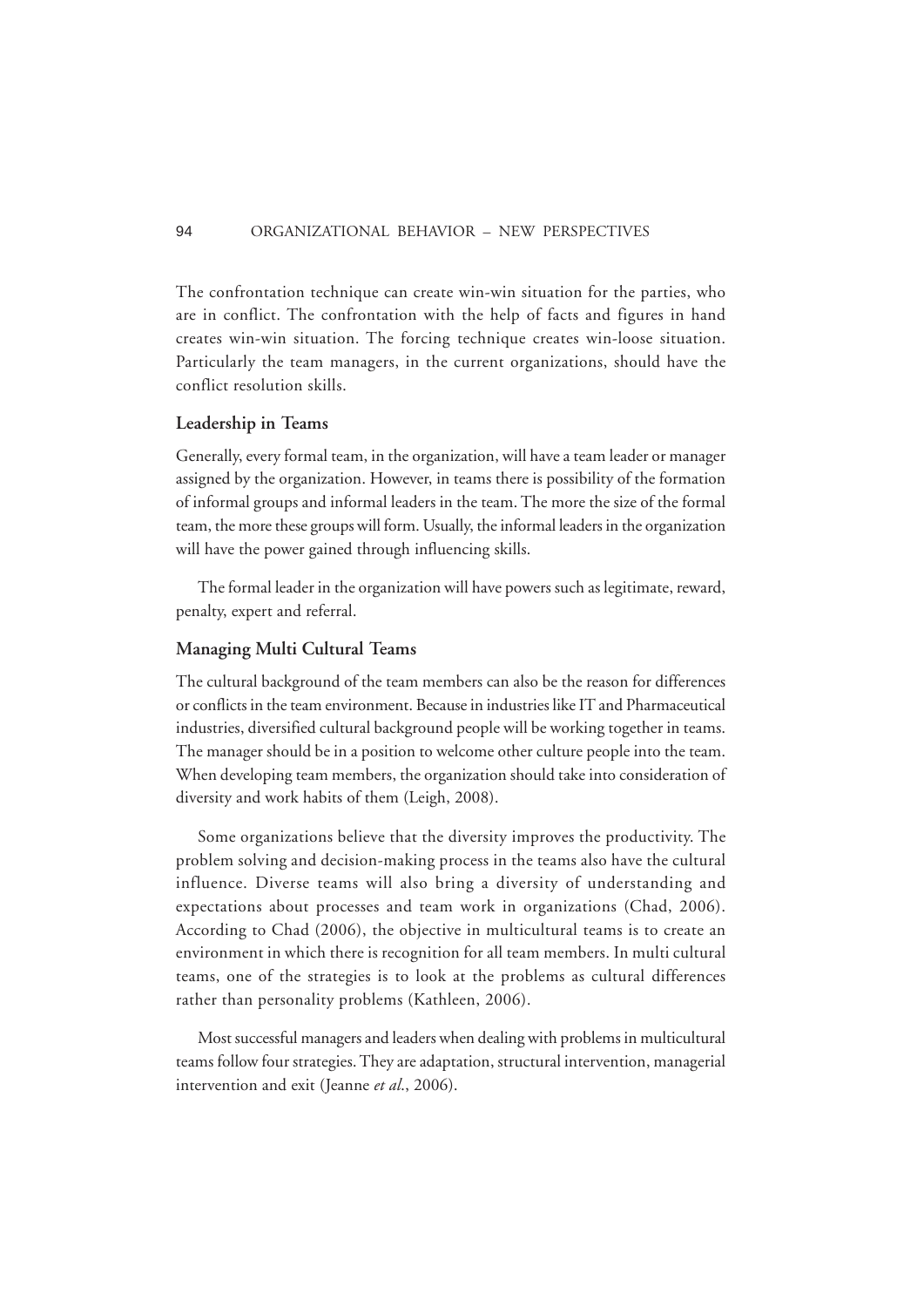#### **Human Resource Skills Required for Managers**

Recruiting, selection, induction, goal setting, performance evaluation, interviewing, communications management and conflict management skills are very much required for the team managers. These team managers' responsibilities vary from organization to organization. In some organizations team managers are responsible for the deliverables only. They won't be having any people responsibility. In some other organizations, the team managers will have responsibility of both the team members and the deliverables.

#### **Managing Interdisciplinary Teams**

In product development environment, it is common to have interdisciplinary teams. In interdisciplinary teams, individual specialists from different disciplines or domains come together to work on a common goal. For example, in consumer durables manufacturing, electrical, mechanical, electronics, and software engineers, marketing and sales executives come together to produce and market the products in an interdisciplinary way.

Similarly, while managing high performance teams, it is difficult to retain the team members, but retaining them can prove to be beneficial (Deepashika, 2004). Deepashika (2004) expressed that giving more responsibility to team members will enhance their sense of achievement. Describing the desired future of self-managing teams is difficult because it goes beyond the prevailing management and work paradigms and requires thinking about the vision of the organization (The Wisdom Meme, 2007).

#### **Dealing with Tough Team Members**

In day-to-day life, sometimes, team managers have to deal with tough team members. There should be specific approach that manager has to follow to deal with the tough team members. Difficult behavior can be extremely problematic to the workplace and affect the team productivity (RAN ONE, 2002). The steps to be followed while dealing with tough team members are assess merits of the manager himself and his management style, consider workplace stressors, enquire the personal problems of team member, offer needed help, counsel the team member and fire the team member as a last resort (RAN ONE, 2002).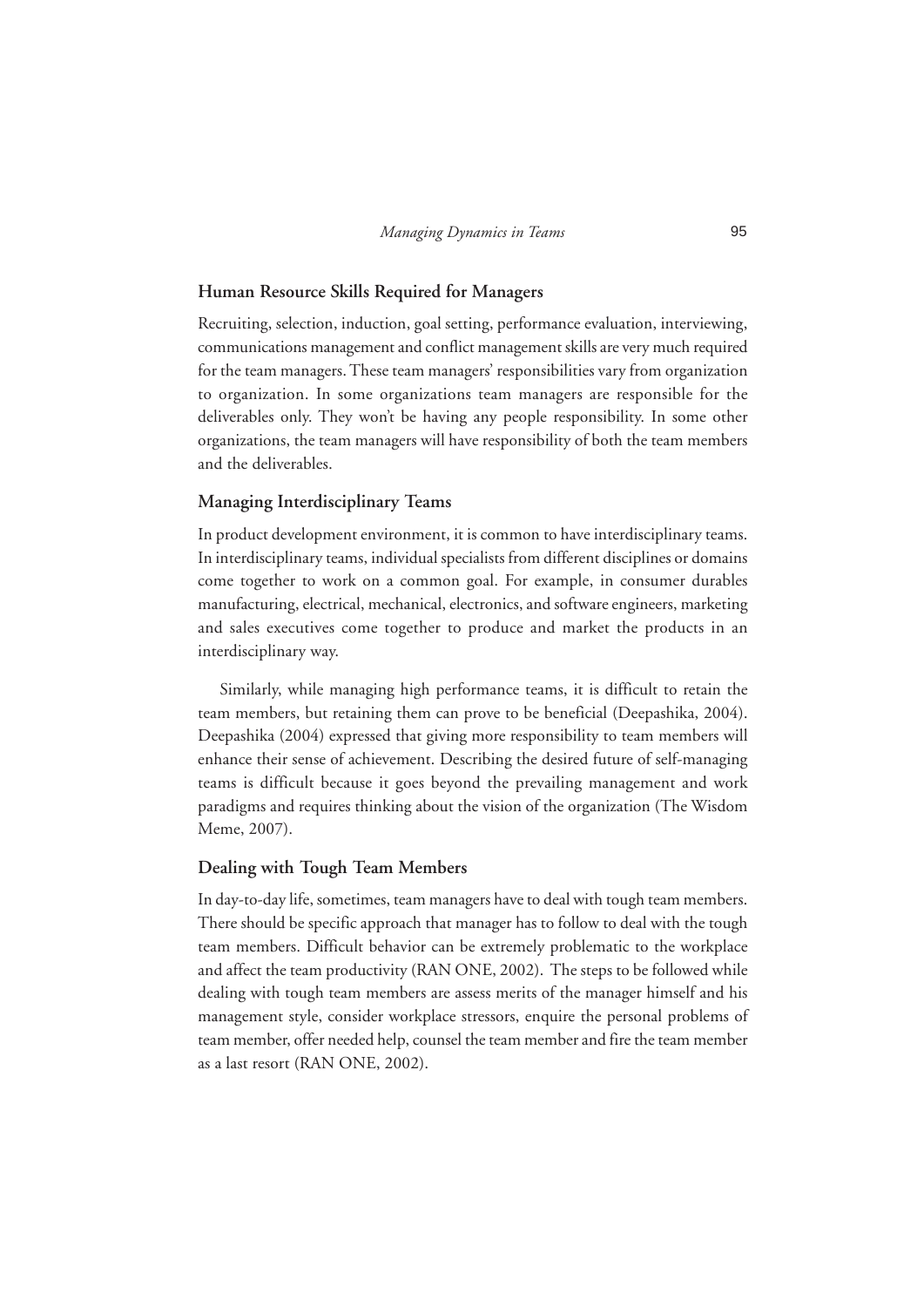# **Conclusion**

In this article, how the team member maintains relationships with other team members and how he maintains relationship with his manager; how a self-managed worker and knowledge worker behave are discussed. The team development stages, how to consider problems in multicultural teams as cultural differences, what are the human resource skills required for the manager, what are the powers of the leader in team management, how to deal with conflicts and how to deal with tough team member are discussed.

#### **References**

- 1. Ann-Marie Nazzaro and Joyce Strazzabosco (2003), *Group Dynamics and Team Building*, Hemophilia Organization Development, September 2003, No. 4, Available at *http:// www.wfh.org/2/docs/Publications/Hemo\_Org\_Resources/Monographs/HOD4\_Group\_ Dynamics.pdf* (Accessed on 09-July-2008)
- 2. Chad Lewis (2006), *Managing and Working with Diverse Teams*, allpm.com news letter 30-Mar-2006, Available at http://www.allpm.commodules.php?op=modload&name=News *&file=article&sid=1514&mode=thread&order=0&thold=0* (Accessed on 09-July-2008)
- 3. Deepashika Mehta (2004), *Managing a High Performing Team*, The Hindu, 11-Feb-2004, Available at *http://www.hinduonnet.com/jobs/0402/2004021100220600.htm* (Accessed on 09-July-2008)
- 4. Fiona Beddoes-Jones (2005), *Team Theory and Group Dynamics*, 2005, available at *http:// www.cognitivefitness.co.uk/thinking\_styles/fenman/TtT\_team\_theory\_group\_dynamics \_23.pdf* (Accessed on 09-July-2008)
- 5. Jeanne Brett, Kristin Behfar and Mary C. Kern (2006), *Managing Multicultural Teams,* Harvard Business Review, November 2006
- 6. Kathleen Melymuka (2006), *Managing Multicultural Teams,* Computerworld, 20-Nov-2006, Available at *http://www.computerworld.com/action/article.do?command=viewArticle Basic&articleId=271169* (Accessed on 09-July-2008)
- 7. Leigh Goessl (2008), *Understanding team dynamics in the workplace*, available at *http:// www.helium.com/items/583889-understanding-team-dynamics-in-the-workplace* (Accessed on 09-July-2008)
- 8. Lisa Kimball (1997), *Managing Virtual Teams*, Speech delivered at Team Strategies conference, Federated Presss, Toronto, 1997, Available at *http://www.groupjazz.com/pdf/ vteams-toronto.pdf* (Accessed on 25-Aug-2008)